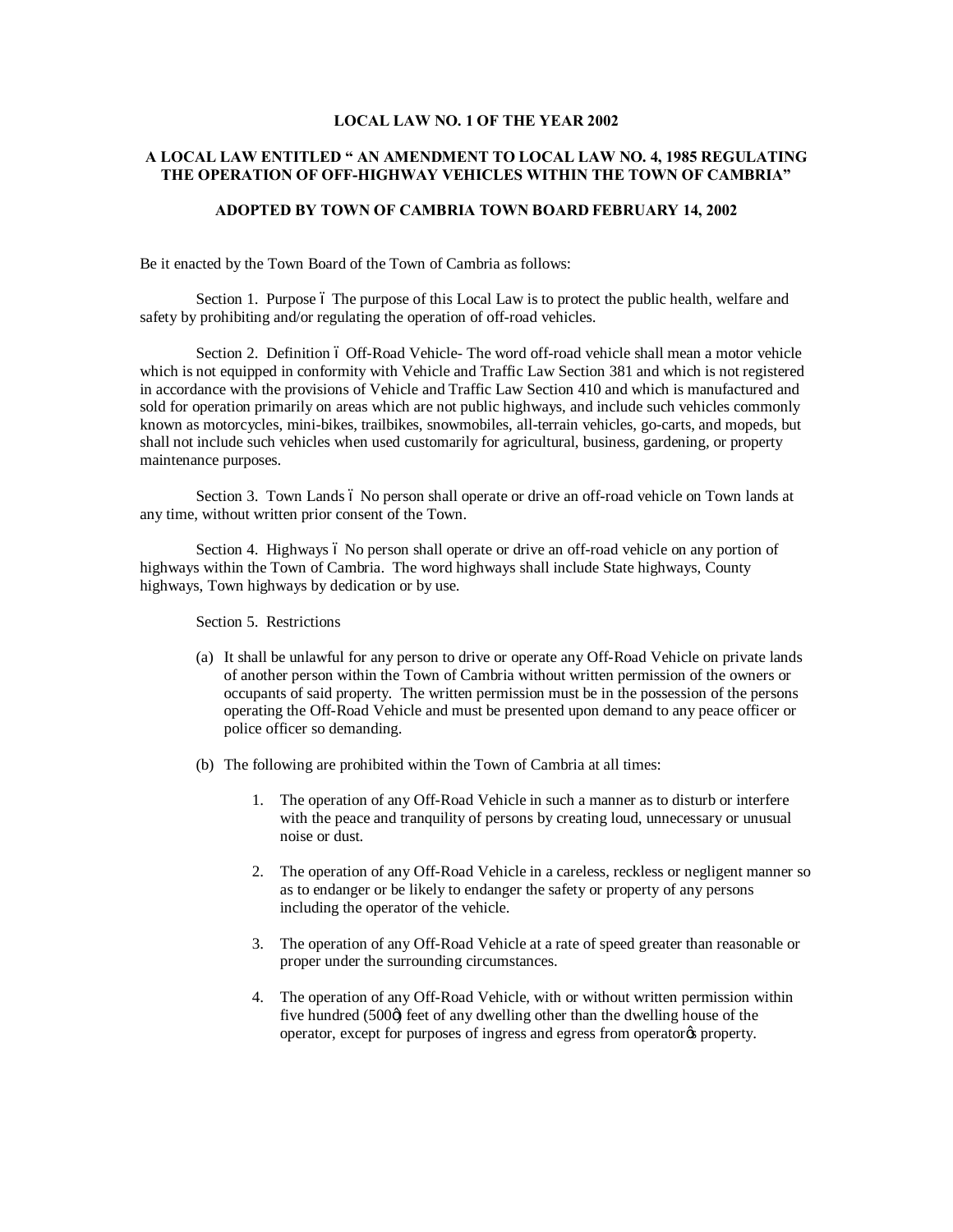- 5. The operation of any Off-Road Vehicle, on any lands leased, owned or controlled by the Town of Cambria except as provided by Local Law. This shall not be construed to prohibit lawful operation of vehicles on public streets or thoroughfares.
- 6. Off-Road Vehicles in the Town of Cambria shall be subject to all New York State regulations, as amended.
- 7. To alter or modify the Off-Road Vehicle is muffler in any manner

Section 6. Exceptions

- (a) Section 5 shall not apply in those instances where a duly licensed operator of a duly licensed Off-Road Vehicle is entering the public highway from a private driveway.
- (b) This Local Law shall not apply to police and emergency vehicles.
- (c) This Local Law shall not apply to the use of Off-Road Vehicles for commercial agricultural production.
- (d) This Local Law shall not apply to use of snowmobiles on public highways where properly designated as road crossing by the Town of Cambria.

Section 7. Penalties for Offenses

A failure to comply with the provisions of this Local Law shall be deemed a violation, and the violator shall be subject to a fine not exceeding two hundred fifty dollars (\$250.00) or imprisonment not exceeding fifteen (15) days, or both.

Section 8. Impoundment: Confiscation

- (a) Notwithstanding Section 7, any enforcement officer of the Town of Cambria, Niagara County Sheriffos Department or New York State Police who shall encounter any person operating an Off-Road Vehicle in violation of this Local Law may impound said vehicle and shall place said vehicle in a location designated by the Town of Cambria, and such vehicle may be reclaimed by the owner of such vehicle upon payment of expenses and charges necessary and actually incurred by the removal of said vehicle. If the owner of said vehicle is a minor under the age of eighteen (18) years, then the parent or guardian of said infant shall accompany the infant on the date the vehicle is picked up and expenses and charges are paid. (Minimum fee of \$100.00).
	- (1) In the case of a second or subsequent violation, the court may order confiscation of said vehicles in lieu of any fine and/or imprisonment. Any vehicle which is confiscated pursuant to this section will be sold at public auction according to the appropriate procedures and law affecting public auctions by municipalities (Minimum bid should reflect cost and penalties to date).

Section 9. Enforcement 6 The Town of Cambria, Niagara County Sheriff & Department and the New York State Police shall enforce the provisions of this Local Law.

Section 10. This Local Law shall void and nullify the Town of Cambria Snowmobile Ordinance adopted on May 1, 1975 and supercede Town of Cambria Local Law No. 4, 1985.